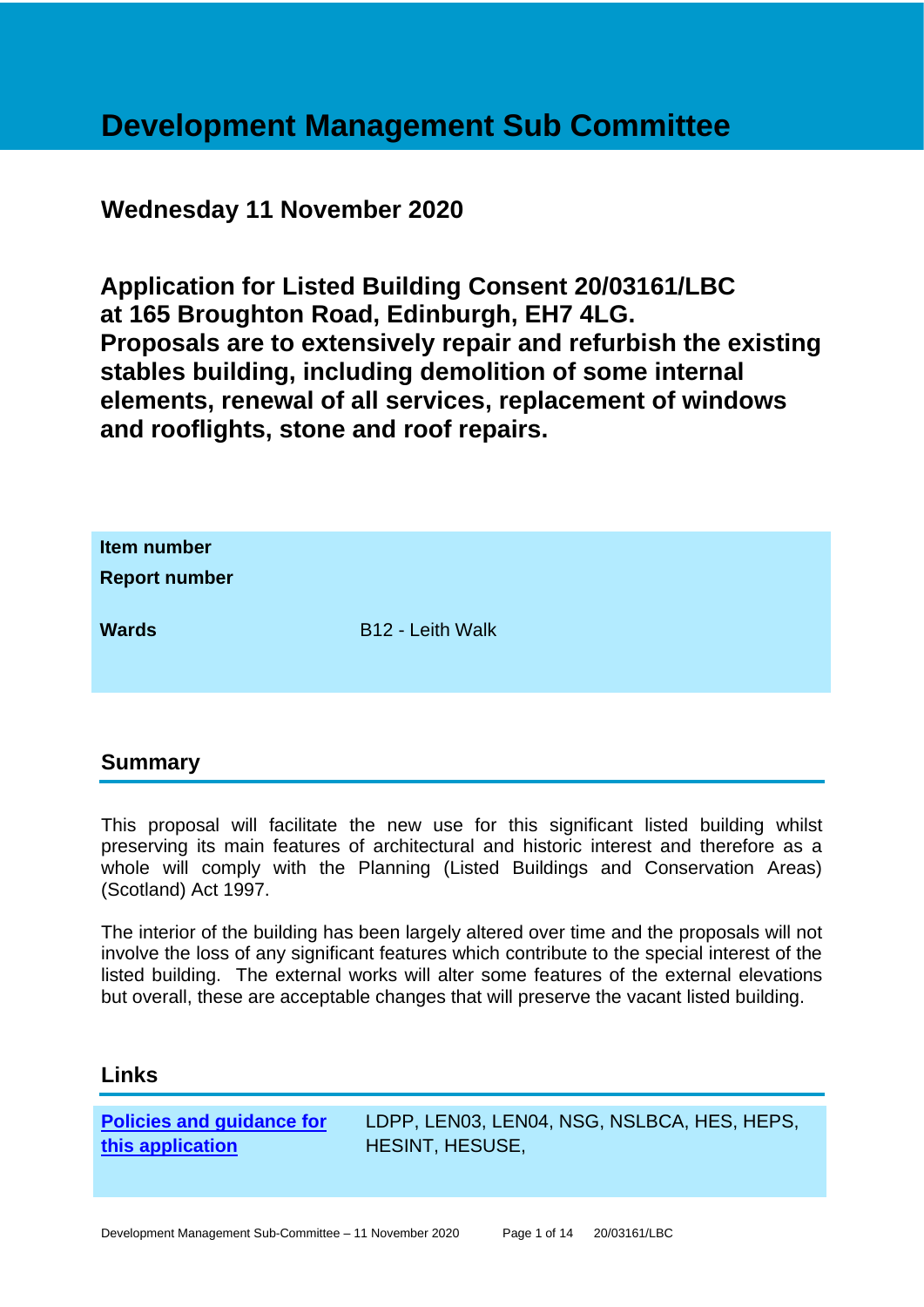# **Report**

**Application for Listed Building Consent 20/03161/LBC at 165 Broughton Road, Edinburgh, EH7 4LG. Proposals are to extensively repair and refurbish the existing stables building, including demolition of some internal elements, renewal of all services, replacement of windows and rooflights, stone and roof repairs.**

# **Recommendations**

**1.1** It is recommended that this application be Granted subject to the details below.

# **Background**

# **2.1 Site description**

The application relates to the vacant category B listed stable block (reference LB30290, listed 23 July 1993) that fronts onto Broughton Road. The site covers 0.17 hectares.

The building is associated with the now demolished former waste transfer site. It was originally built as stables to house horses that pulled carts around the city collecting waste for incineration. Once that function ceased, it was used as office and welfare facilities for the refuse depot.

The stable block is built in Baronial style with a symmetrical design with single storey wings with two central and terminal pavilions. The exterior architectural details contain crowstepped gables, pepper pot roofs, decorative slate and lead work and multiple chimneys, in a distinctive red sandstone.

The site is bounded by the former goods railway line to the northeast with Redbraes Park beyond. There are existing residential flats to the southeast. To the northwest is the wider Powderhall site that has now been cleared. To the southwest is the access to the site, St Marks Path and the bowling green site.

# **2.2 Site History**

6 April 2018 - Listed building consent granted for a modern lean-to shed attached to NE elevation of original listed stable block to be demolished, stable block to be retained and any remedial work undertaken on removal of shed (application number 18/00217/LBC)

12 December 2018 - Powderhall Place Brief approved by Planning Committee. This provides a set of high-level principles which shape the future development of the site. The stable block forms Area 3 where consideration should be given to its future use as workspace/event space with potential community uses.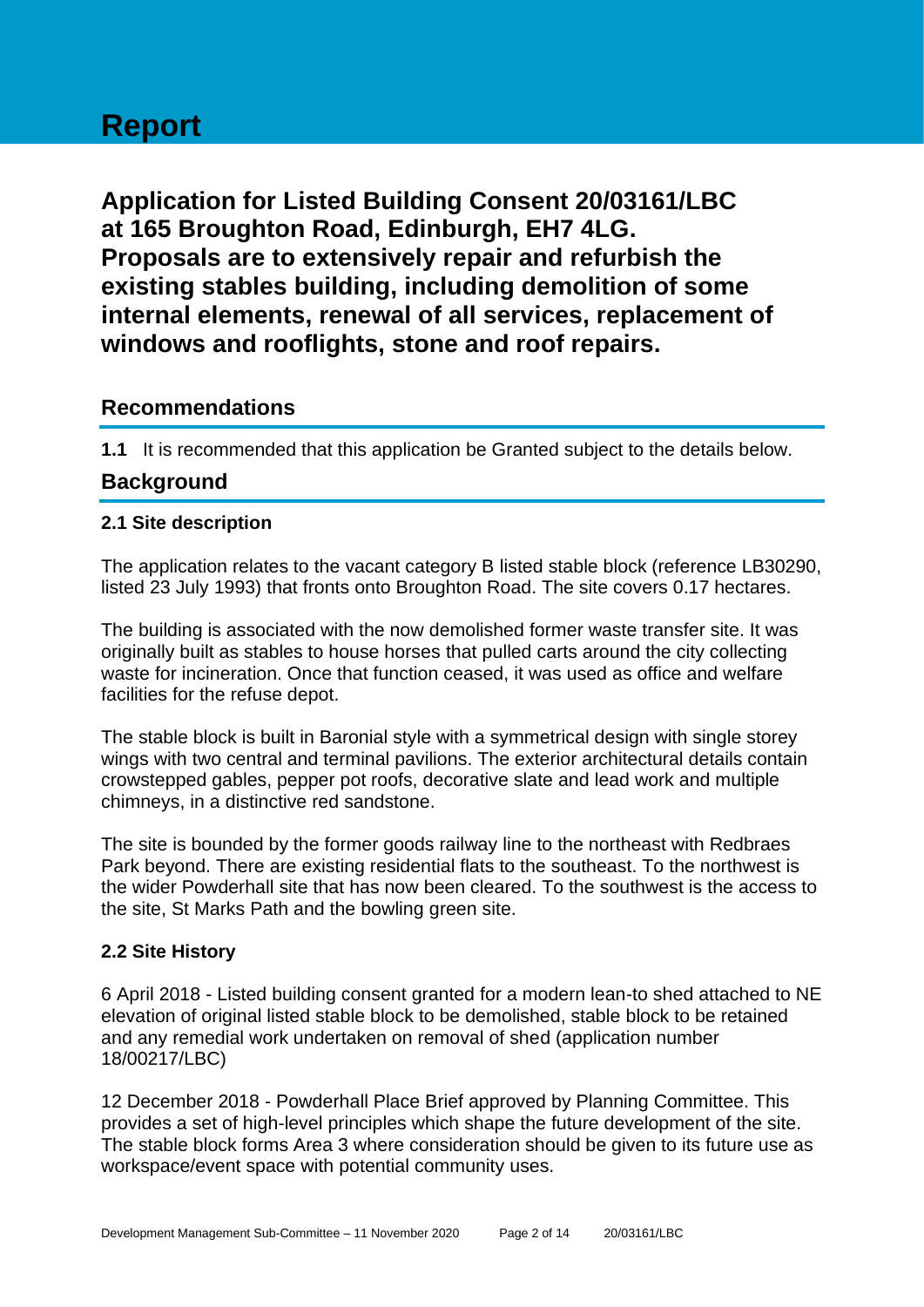13 August 2020 - Parallel planning application submitted to extensively repair and refurbish the existing stables building, including demolition of some internal elements, renewal of all services, replacement of windows and rooflights, stone and roof repairs. Current use is office and workshop. Proposed use is office, artist studios and function/cafe space (application number 20/03162/FUL). Pending consideration.

# **Main report**

# **3.1 Description of the Proposal**

The proposed uses are office, artist studios and function/café space. The principle of the change of use is considered in the parallel planning application. The main components of the refurbishment are:

- − Internal alterations to subdivide the floor areas to provide for the above uses and ancillary spaces such as kitchen areas, toilets and a new lift/stair.
- − rooflights to the rear elevation
- − re-instatement of windows, replacement/repair windows and an additional window to the ground floor function space.
- − reinstatement of external stair connecting the courtyard and basement level.
- − relay stone setts in rear courtyard.
- − opening and repairing the existing pend and
- − carry out stone and roof repairs.

Vehicular access is taken from the existing opening on Broughton Road, a temporary bin store is to be provided and removed in later phases. Zero car parking spaces are proposed, and the proposal contains ten cycle spaces in the courtyard area.

A Design and Access Statement and a Conservation Statement have been provided in support of the application. These are available to view on the Planning and Building Standards Online Services.

# **3.2 Determining Issues**

Section 14 of the Planning (Listed Buildings and Conservation Areas) (Scotland) Act 1997 states - In considering whether to grant consent, special regard must be had to the desirability of preserving the building or its setting or any features of special architectural or historic interest which it possesses. For the purposes of this issue, preserve, in relation to the building, means preserve it either in its existing state or subject only to such alterations or extensions as can be carried out without serious detriment to its character.

In determining applications for listed building consent, the Development Plan is not a statutory test. However, the policies of the Local Development Plan (LDP) inform the assessment of the proposals and are a material consideration.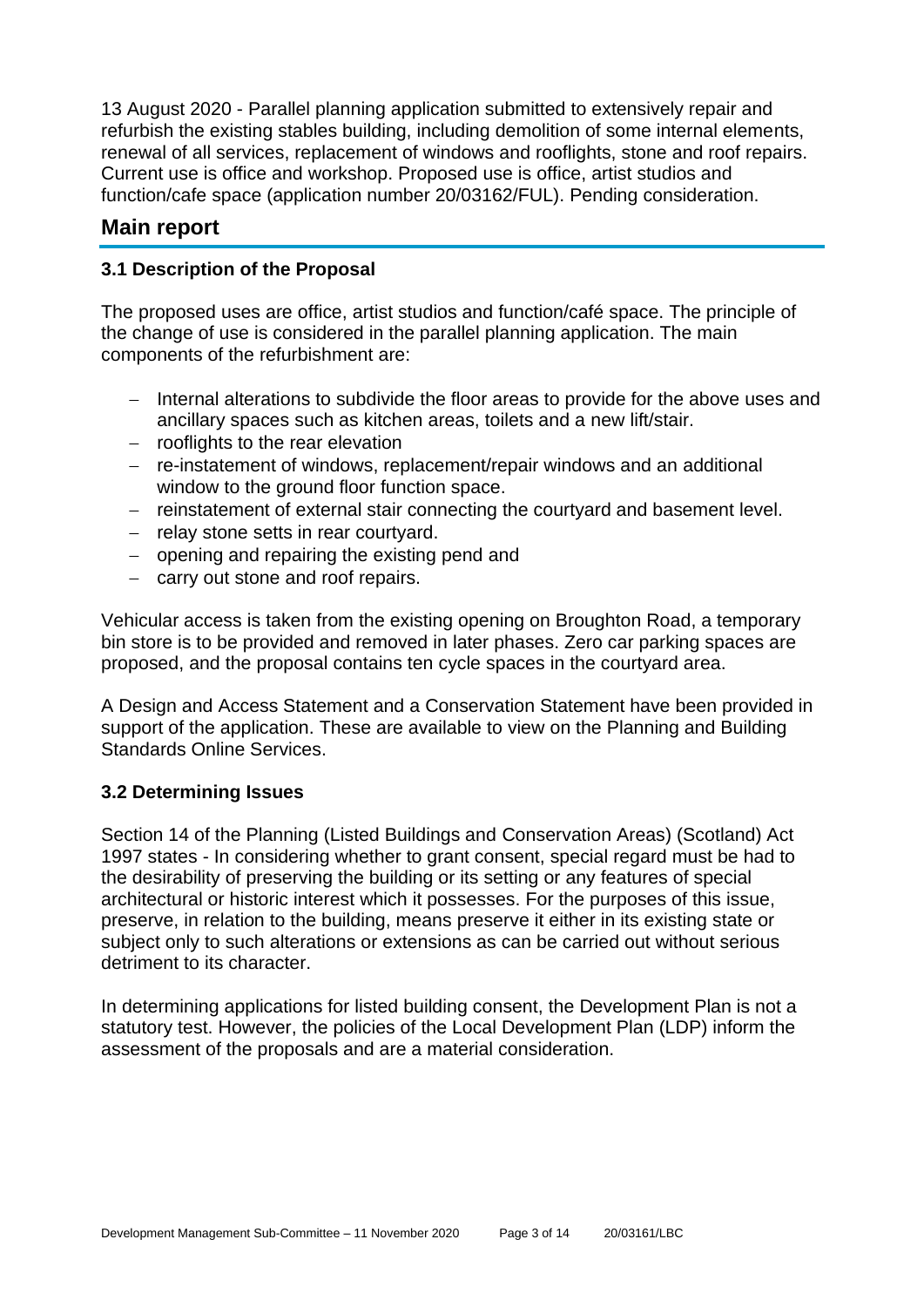# **3.3 Assessment**

To address these determining issues, the Committee needs to consider whether:

- a) the proposals will harm the architectural or historic interest of the listed building and
- b) any issues raised in representations have been addressed

#### a) Character of the Listed Building

In determining applications for planning permission or listed building consent, the Council is required to have special regard to the desirability of preserving the building, its setting or any features of special architectural or historic interest that it possesses.

Paragraph 4 of Historic Environment Policy for Scotland 2019 (HEPS) identifies that:

The documents that should be referenced for the management of the historic environment are Scottish Planning Policy, Our Place in Time: The Historic Environment Strategy for Scotland, the associated primary and secondary legislation and Historic Environment Scotland's Managing Change series of guidance notes.

HEPS outlines how the Council should undertake a duty of care whenever a decision affects the historic environment. It contains a number of policies including a policy statement that decisions affecting the historic environment should be informed by an inclusive understanding of its breadth and cultural significance. Other policies stress that detrimental impacts should be avoided. Where appropriate opportunities for enhancement should be sought.

Historic Environment Scotland (HES) guidance note Managing Change: Use and Adaptation of Listed buildings, sets out the principles that apply to converting historic buildings to new uses. Other HES Managing Change guidance which applies to this case includes Interiors and Windows.

Historic Environment Scotland's guidance document entitled Managing Change in the Historic Environment: Interiors states the interior of a historic building is important in defining its character and special interest.

Historic Environment Scotland's Managing Change in the Historic Environment guidance note on the use and adaptability of listed buildings is also applicable. It states that for a building to remain in use over the long term, change will be necessary. This reflects changes over time in how we use our buildings and what we expect from them. A building's long-term future is at risk when it becomes hard to alter and adapt it when needed. Proposals that keep buildings in use, or bring them back into use, should be supported as long as they do the least possible harm.

The Local Development Plan (LDP) also includes policies to aid in the assessment.

LDP Policy Env 3 (Listed Buildings - Setting) states that development within the curtilage or affecting the setting of a listed building will only be permitted if not detrimental to the appearance or character of the building or its setting.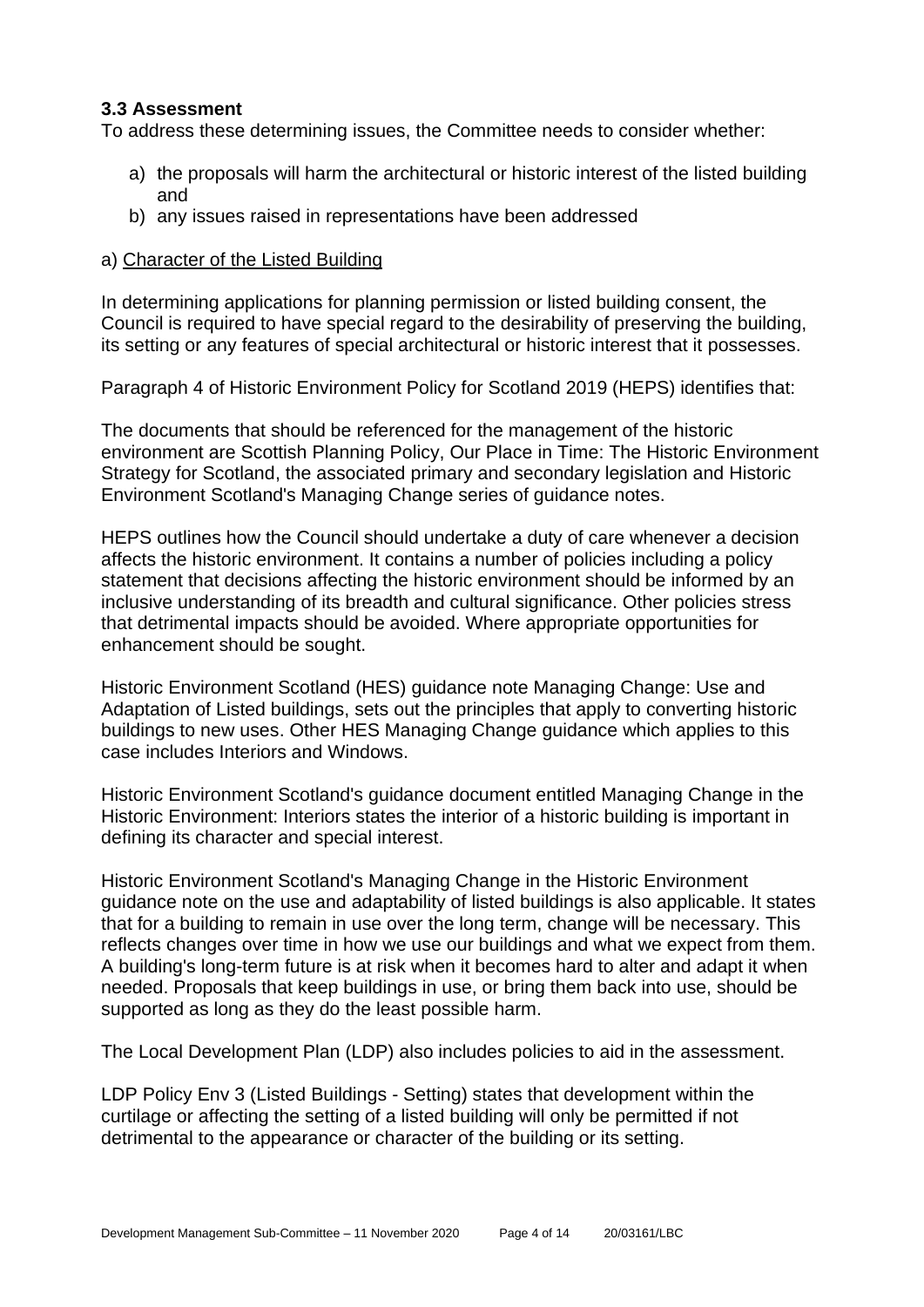LDP Policy Env 4 (Listed Buildings - Alterations and Extensions) in the Edinburgh Local Development Plan (LDP) states that proposals to alter a listed building will be permitted where those alterations are justified; will not result in unnecessary damage to historic structures or result in a diminution of the building's interest; and any additions would be in keeping with other parts of the building.

# **Setting:**

Section 59 of the Planning (Listed Buildings and Conservation Areas) (Scotland) Act 1997 means that there is a strong presumption against granting planning permission for development which would harm a listed building or its setting. If engaged, the presumption can only be rebutted if the advantages of the scheme are sufficient to outweigh that strong presumption.

In terms of setting, there will be limited changes to the envelope of the building.

Until recently the setting of the building was dominated by the large industrial buildings in the wider site. Now that these are demolished it has left a large vacant area.

The setting of the building will be enhanced by the proposed improvements to the rear courtyard area. Further development adjacent to the stables will be guided by the place brief and emerging masterplan.

### **External alterations:**

Externally, the main changes are in relation to the windows along the Broughton Road elevation, where the original boarded up elements are to be removed. Although the boarded elements contribute to the character and appearance of the listed building, the inclusion of glazing here will still preserve the rhythm of the spaces along the elevation. The additional glazing will allow light into the building and aid in repurposing a vacant listed building.

A number of rooflights are proposed on the rear elevation. These have been amended to align with the windows below and are of a conservation style. These will not impact on the overall character of the listed building and are limited to the rear of the building.

A new external stair is proposed to link the rear of the courtyard and basement level. This is at a rear part of the site and is located in an inobtrusive area.

Other matters such as stone repairs, opening of infilled doors and the addition of windows will aid in enhancing and breathing new life into the listed building.

The external alterations are required to aid in repurposing the building for a new use and will preserve the special interest of the building. The changes such as the removal of the boarding's and rooflights are considered to be relatively minor when considering the proposal as a whole and weight that should be given to the positive re-use of the building in line with HES Managing Change in the Historic Environment guidance note on the use and adaptability of listed buildings.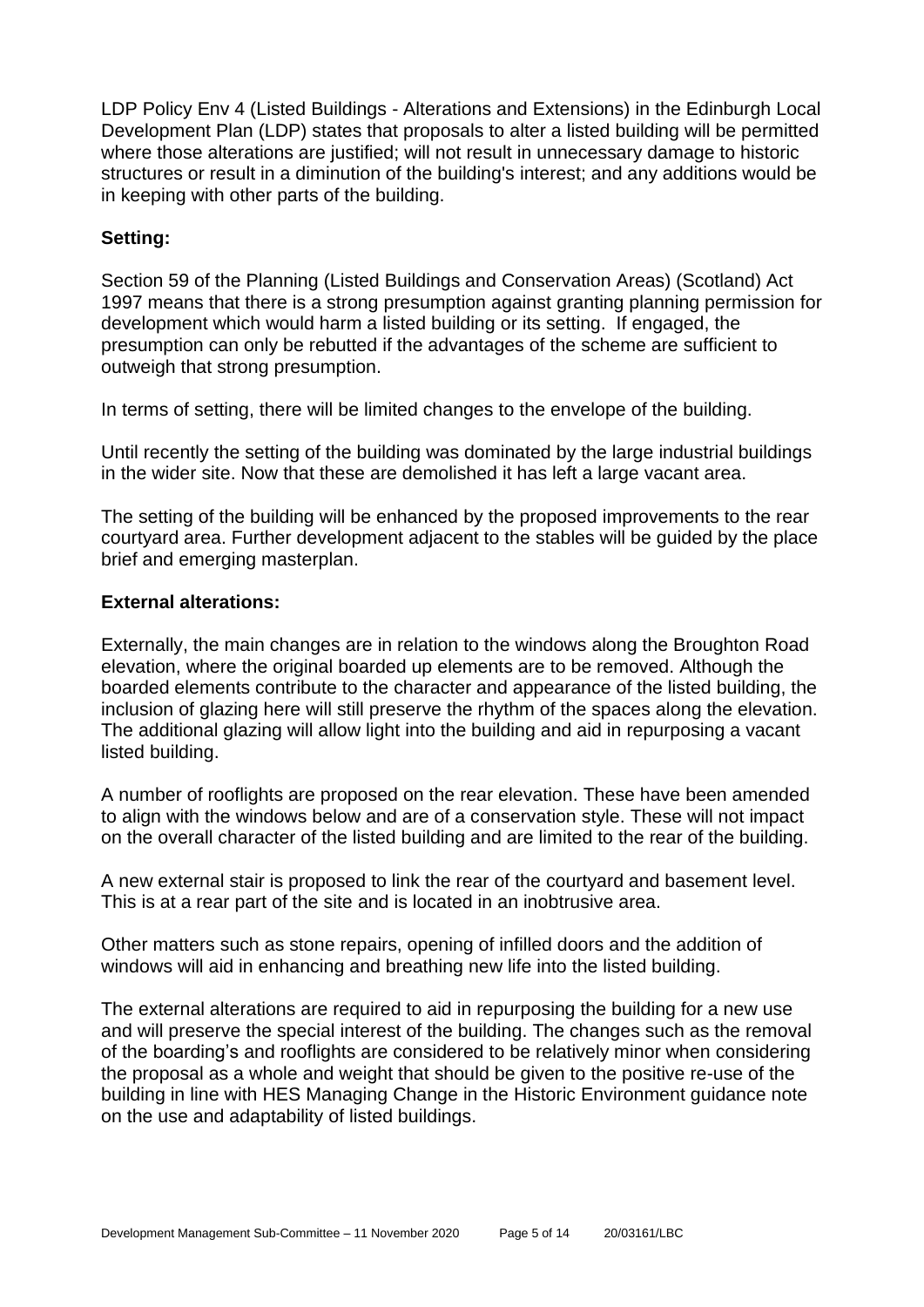# **Internal Alterations:**

Internally, there are a number of alterations proposed. However, during the 1970s a number of internal interventions took place which significantly modified the spaces resulting in limited internal features remaining.

At the basement level the existing arches are retained and the space re-repurposed. This will not be detrimental to the character of the listed building.

The ground floor has limited historical features with the original stable stalls no longer intact, leaving the area open to be re-used, with the proposed use of individual studios necessitating the division of the space.

HES has commented on a partition within the ground floor which is to be removed. This is a non-loading bearing wall which appears to have been altered in the 1970's. At this section it is proposed to open up the space to the roof section, meaning that the suggestion by HES of leaving nibs may not sit very well in the proposed space.

The first floor level was originally an open hayloft. Previous alterations have heavily modified and subdivided the space. The proposed workspace at this area will provide a more open aspect. The proposals also seek to reinstate the pencheck stair and propose a new lift. Given the previous 1970s modifications, these proposals will not be detrimental to the character of the building. The proposals also seek to retain original features at the second floor level.

Given the previous internal modifications to the building the development will have limited impact on the special interest of the building.

Historic Environment Scotland does not object to the application but does provide commentary on some aspects of the proposal. These matters include the boarded up areas, rooflights, external staircase and ground floor partition. These aspects have been considered in the assessment.

The Archaeology Officer does not object to the application subject to a condition securing a historic building survey and a programme of archaeological work.

### **Summary:**

The former stable block is a striking building in this part of the city, even more so given its original intended use as a stable. It has been vacant for a number of years and it is in important building in the context of the redevelopment of the wider Powderhall site.

The setting of the building will be improved by enhancements to the courtyard area.

The external alterations are minor and will preserve the character of the building, with alterations such as the removal of the boarding at the lower level and inclusion of conversation rooflights aiding in finding a use for a redundant building.

The interior the building has been heavily altered in the 1970s and the proposals will not diminish the special interest of the building.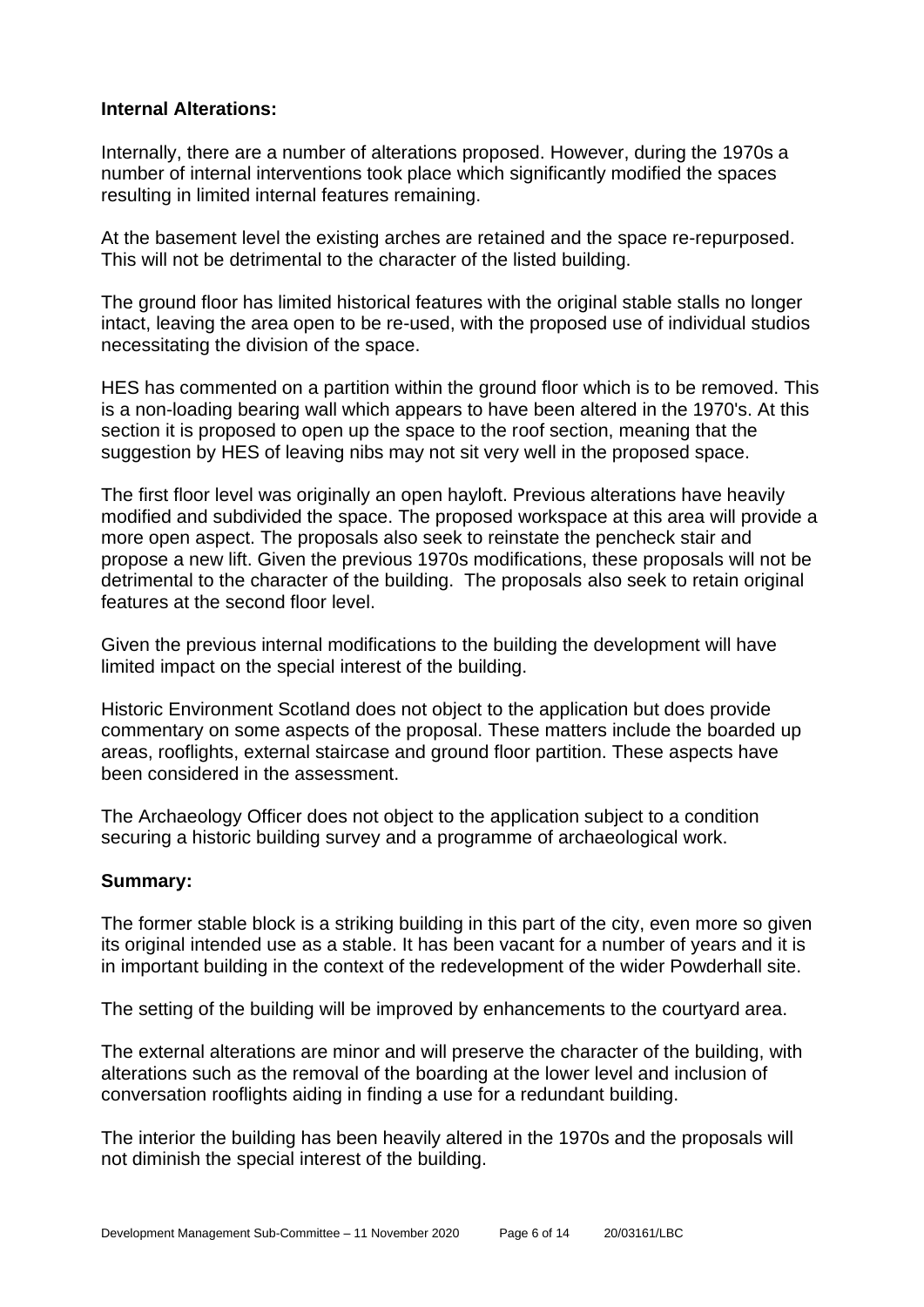With reference to the Planning (Listed Buildings and Conservation Areas) (Scotland) Act 1997, the proposals overall preserve the setting and character of the listed building.

#### b) Public Comments

No representations received.

# **Conclusion**

This proposal will facilitate the new use for this significant listed building whilst preserving its main features of architectural and historic interest and therefore as a whole will comply with the Planning (Listed Buildings and Conservation Areas) (Scotland) Act 1997.

The interior of the building has been largely altered over time and the proposals will not involve the loss of any significant features which contribute to the special interest of the listed building. The external works will alter some features of the external elevations but overall, these are acceptable changes that will preserve the vacant listed building.

It is recommended that this application be Granted subject to the details below.

### **3.4 Conditions/reasons/informatives**

#### **Conditions:-**

1. No demolition/ development shall take place on the site until the applicant has secured the implementation of a programme of archaeological work (historic building recording, excavation, interpretation, recording and analysis) in accordance with a written scheme of investigation which has been submitted by the applicant and approved by the Planning Authority.

#### **Reasons**: -

1. In order to safeguard the interests of archaeological heritage.

#### **Informatives:-**

It should be noted that:

1. The works hereby permitted shall be commenced no later than the expiration of three years from the date of this consent.

# **Financial impact**

### **4.1 The financial impact has been assessed as follows:**

There are no financial implications to the Council.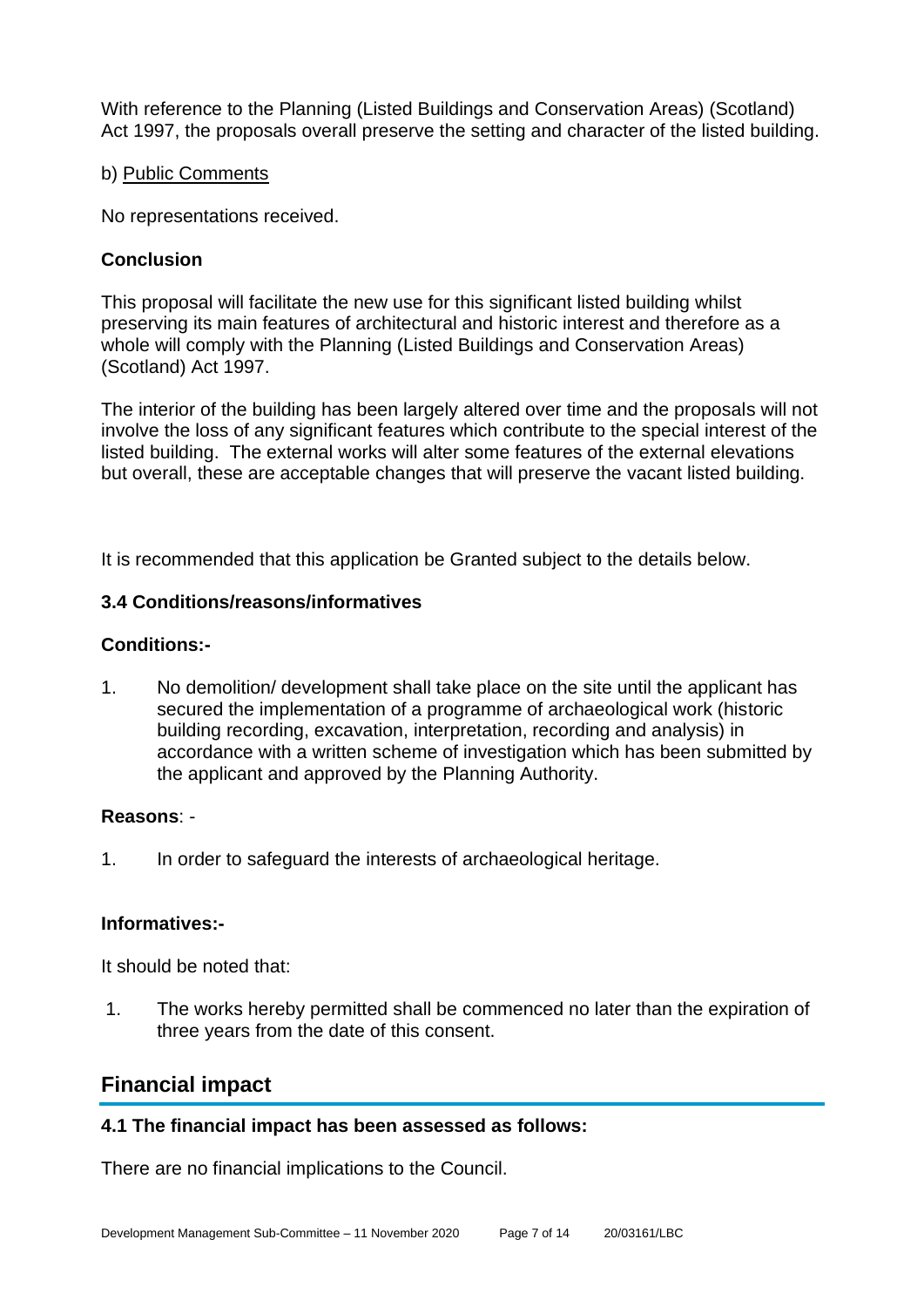# **Risk, Policy, compliance and governance impact**

**5.1** Provided planning applications are determined in accordance with statutory legislation, the level of risk is low.

# **Equalities impact**

#### **6.1 The equalities impact has been assessed as follows:**

The application has been considered and has no impact in terms of equalities or human rights.

# **Sustainability impact**

#### **7.1 The sustainability impact has been assessed as follows:**

This application is not subject to the sustainability requirements of the Edinburgh Design Guidance.

# **Consultation and engagement**

### **8.1 Pre-Application Process**

Pre-application discussions took place on this application.

### **8.2 Publicity summary of representations and Community Council comments**

No representations have been received.

# **Background reading/external references**

- To view details of the application, go to
- [Planning and Building Standards online services](https://citydev-portal.edinburgh.gov.uk/idoxpa-web/search.do?action=simple&searchType=Application)
- [Planning guidelines](http://www.edinburgh.gov.uk/planningguidelines)
- [Conservation Area Character Appraisals](http://www.edinburgh.gov.uk/characterappraisals)
- [Edinburgh Local Development Plan](http://www.edinburgh.gov.uk/localdevelopmentplan)
- **[Scottish Planning Policy](http://www.scotland.gov.uk/Topics/Built-Environment/planning/Policy)**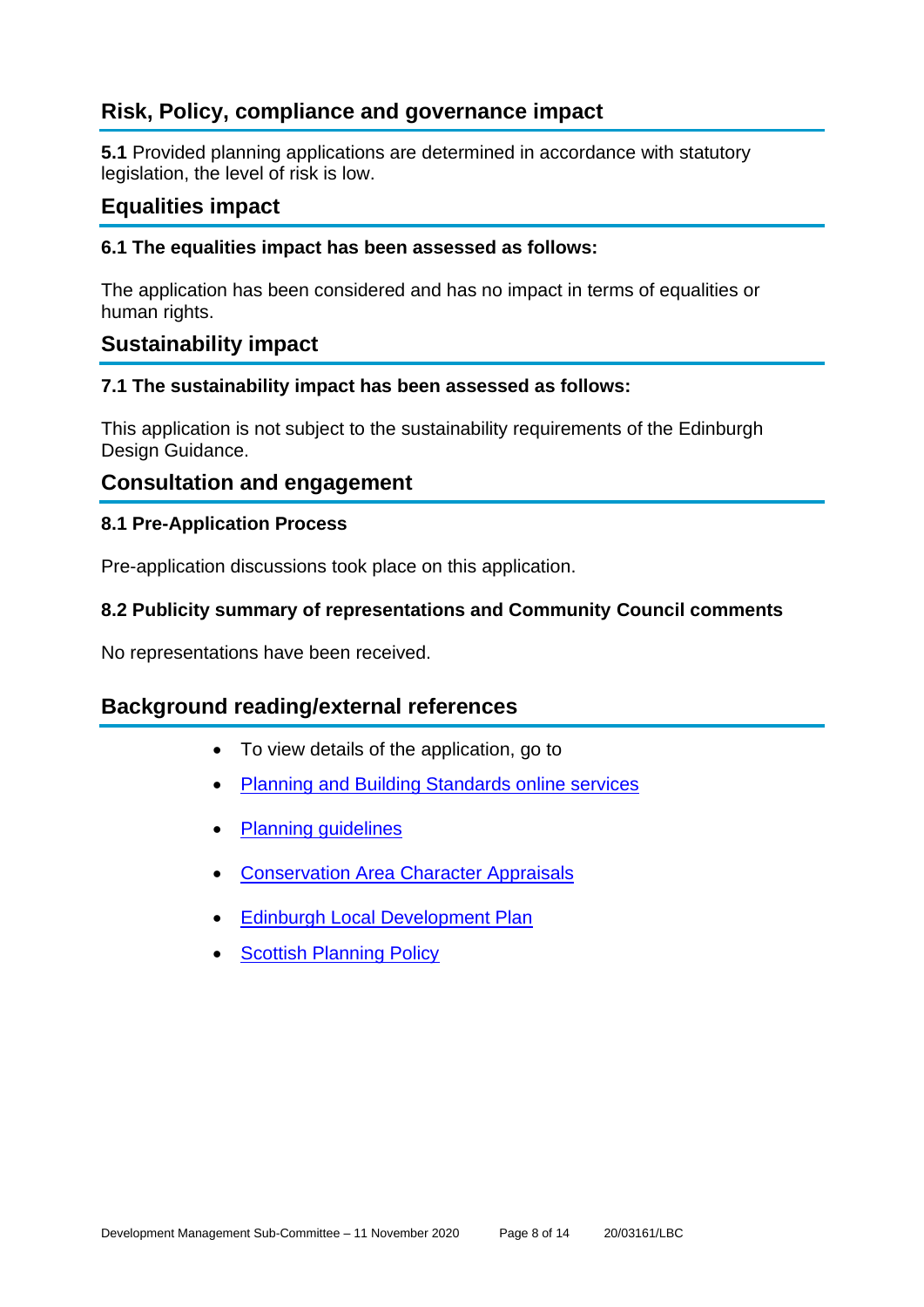| <b>Statutory Development</b>  |                                                                                                                                                                                   |
|-------------------------------|-----------------------------------------------------------------------------------------------------------------------------------------------------------------------------------|
| <b>Plan Provision</b>         | The site is located within the Urban Area as shown on<br>the Local Development Plan Proposals Map. The site is<br>part of a Safeguarded Waste Management Facility<br>designation. |
|                               | To the east of east of the site is a railway line which is a<br>cycle/footpath safeguard (T7).                                                                                    |
| Date registered               | 13 August 2020                                                                                                                                                                    |
| <b>Drawing numbers/Scheme</b> | 01-13,14A,15-22,                                                                                                                                                                  |
|                               | Scheme 1                                                                                                                                                                          |

**David R. Leslie** Chief Planning Officer PLACE The City of Edinburgh Council

Contact: Kenneth Bowes, Senior Planning officer E-mail:kenneth.bowes@edinburgh.gov.uk

# **Links - Policies**

# **Relevant Policies:**

# **Relevant policies of the Local Development Plan.**

LDP Policy Env 3 (Listed Buildings - Setting) identifies the circumstances in which development within the curtilage or affecting the setting of a listed building will be permitted.

LDP Policy Env 4 (Listed Buildings - Alterations and Extensions) identifies the circumstances in which alterations and extensions to listed buildings will be permitted.

# **Relevant Non-Statutory Guidelines**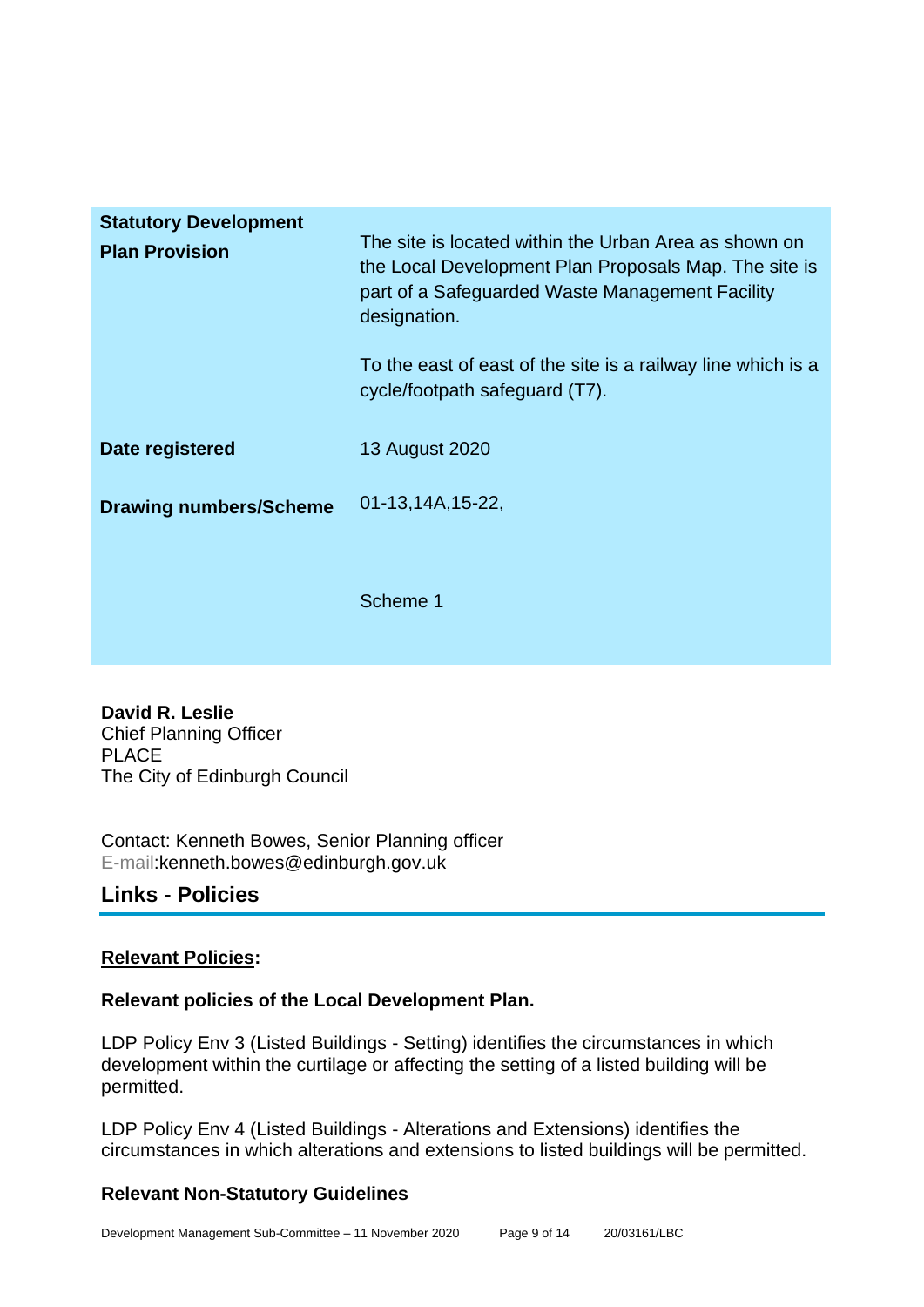**Non-statutory guidelines** 'LISTED BUILDINGS AND CONSERVATION AREAS' provides guidance on repairing, altering or extending listed buildings and unlisted buildings in conservation areas.

#### **Relevant Government Guidance on Historic Environment.**

The Historic Environment Policy for Scotland 2019 outlines Government policy on how we should care for the historic environment when taking planning decisions.

Managing Change in the Historic Environment: Interiors sets out Government guidance on the principles that apply to alterations to the interiors of listed buildings.

Managing Change in the Historic Environment: Use and Adaptation of Listed Buildings sets out Government guidance on the principles that apply to enable the use, the reuse and adaptation of listed buildings.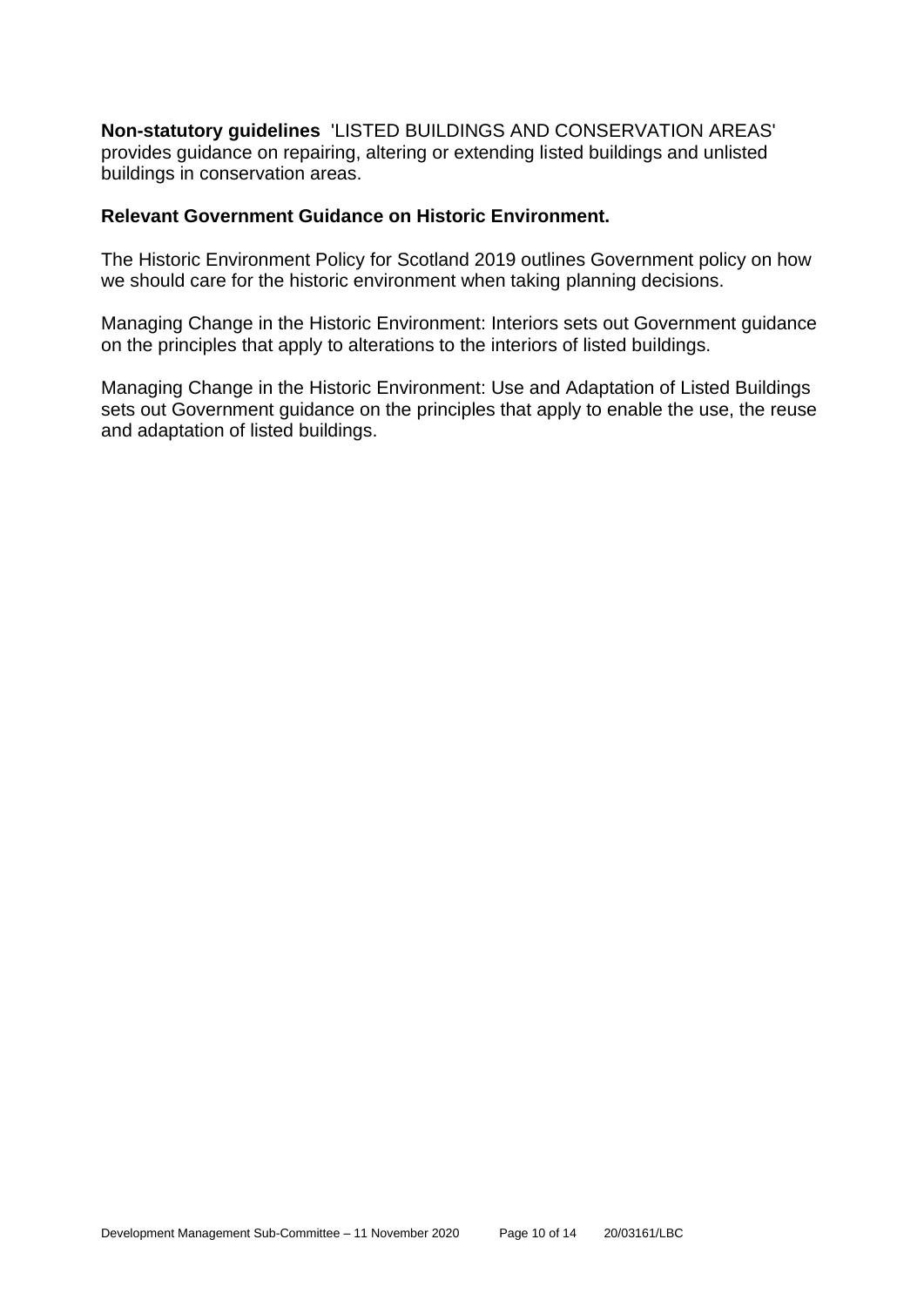# **Appendix 1**

**Application for Listed Building Consent 20/03161/LBC At 165 Broughton Road, Edinburgh, EH7 4LG Proposals are to extensively repair and refurbish the existing stables building, including demolition of some internal elements, renewal of all services, replacement of windows and rooflights, stone and roof repairs.**

# **Consultations**

# **Archaeology Officer response - dated 17 August 2020**

*Further to your consultation request I would like to make the following comments and recommendations regarding this application to extensively repair and refurbish the existing stables building, including demolition of some internal elements, renewal of all services, replacement of windows and rooflights, stone and roof repairs.*

*The application concerns the refurbishment of the surviving B-listed southern range for the Powderhall Depot, designed by John Cooper (Edinburgh's City Engineer) in 1893. The original Edinburgh Corporation's 'Powderhall Destructor' comprised a rectangular courtyard of buildings with a chimney and well added to the NW corner. The site however has a longer industrial heritage being associated with a possible late-17th century gun-powder factory and post-medieval mill lades.* 

*Accordingly, the building is regarded as being of archaeological significance and important survivor of Edinburgh's Victorian civic and industrial heritage. Accordingly, this application must be considered therefore under terms of Scottish Government's Our Place in Time (OPIT), Scottish Planning Policy (SPP), PAN 02/2011, HES's Historic Environment Policy for Scotland (HEPS) 2019 and CEC's Edinburgh Local Development Plan (2016) Policies ENV 4, ENV8 & ENV9. The aim should be to preserve archaeological remains in situ as a first option, but alternatively where this is not possible, archaeological excavation or an appropriate level of recording may be an acceptable alternative.*

*The proposed scheme will require alterations and downtakings to this B-listed building. However, it has been concluded that although though they may have locally adverse impacts to the fabric of the building, overall, they are acceptable given that the proposals will see the welcome retention and reuse of this important historic building.* 

*It is recommended, however that a programme archaeological works is undertaken. Firstly, this will require the undertaking of an historic building survey (level 2 annotated plans/elevations, photographic and written survey) of the existing building undertaken prior to and during any alterations to provide a permanent record of this important historic structure. Secondly a programme of archaeological work is undertaken during any ground works (both internal and external) to record any surviving archaeological*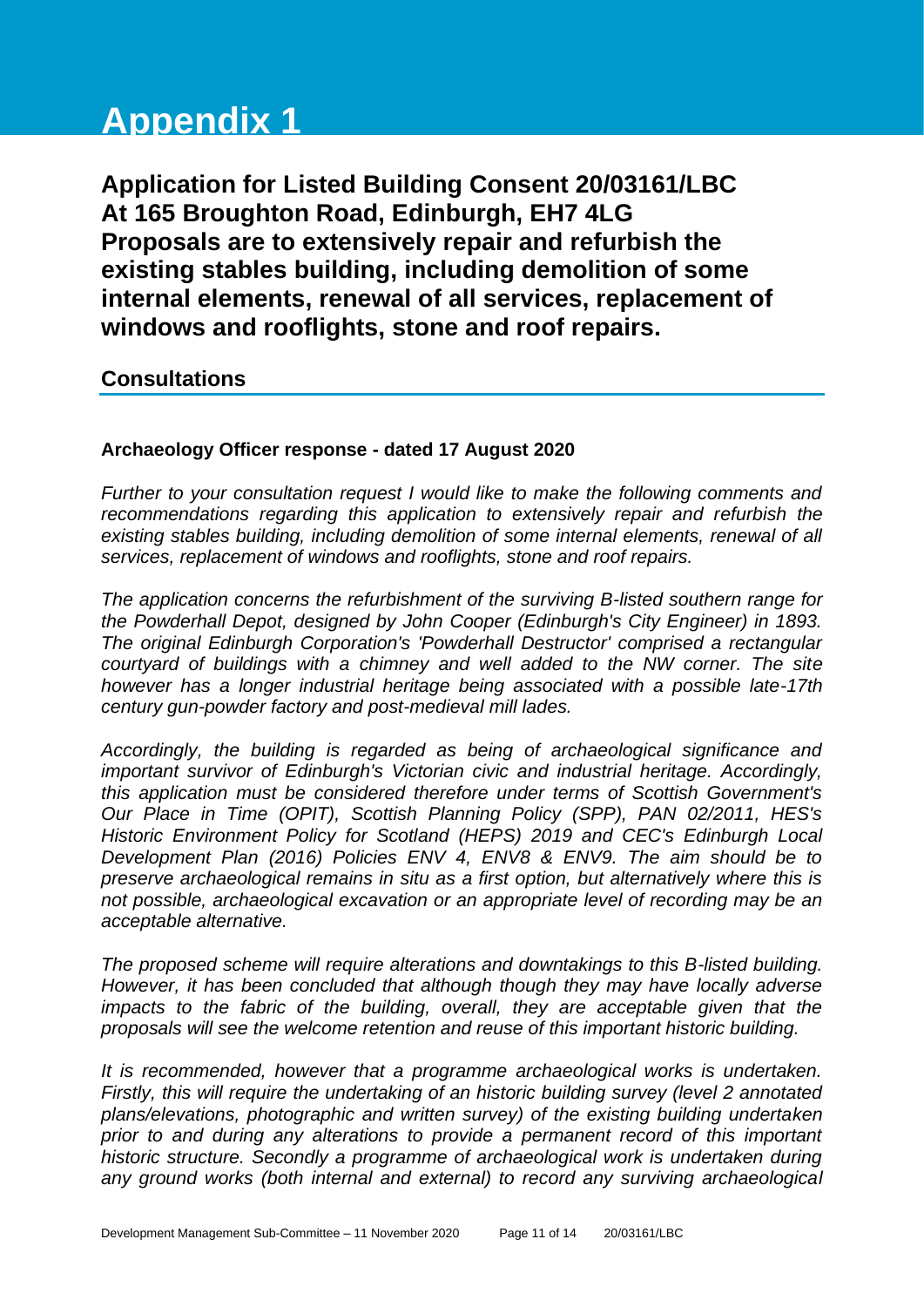*remains and lastly the building's heritage is commemorated and interpreted within the final scheme.* 

*It is recommended that the following condition is attached, in order fully record and interpret this important industrial building and to record any associated buried remains;*

*'No demolition/alterations shall take place on the site until the applicant has secured the implementation of a programme of archaeological work (historic building recording, excavation, interpretation, recording and analysis) in accordance with a written scheme of investigation which has been submitted by the applicant and approved by the Planning Authority.'* 

*The work must be carried out by a professional archaeological organisation, either working to a brief prepared by CECAS or through a written scheme of investigation submitted to and agreed by CECAS for the site. Responsibility for the execution and resourcing of the programme of archaeological works and for the archiving and appropriate level of publication of the results lies with the applicant.*

#### **Historic Environment Scotland response - dated 27 August 2020**

*Our Advice*

*165 Broughton Road is category B listed and was designed in the Baronial style by City Engineer, John Cooper, as the Powderhall Refuse Depot. Dating from 1893, the building is currently a single storey, symmetrical range of derelict offices with a central and two terminal, two-storey pavilions, as well as a gabled wing projecting at the rear,*  from the North West. Segmental-arched windows punctuate the full length of the *ground floor's principal elevation and are set high above street level, denoting the stables historically located within. These windows therefore contribute significantly to the character and special interest of the listed building. Crowstepped gables, bartizans and alternating bands of fish-scale, diamond and standard slates identify a highly detailed exterior design that are also significant to the building's historic appearance.*

#### *Windows*

*Original or historic windows and their associated features make a substantial contribution to the character and appearance of a listed building. This listed building appears to retain many of its historic/original windows and associated features, including distinctive vertical boarding on many of the lower sashes of the segmentalarched windows.*

*We note the intention to insert glazing into these boarded lower sashes sited along the*  walls between the central and terminal pavilions, on the principal, street-facing *elevation. Our preference is that this element of the proposals is resisted, to preserve this original or historic boarding that forms an important part of the building's architectural composition and our understanding of its historic use. Glazing the upper sashes should be sufficient for lighting the proposed corridor that forms the majority of the interior space behind these windows.*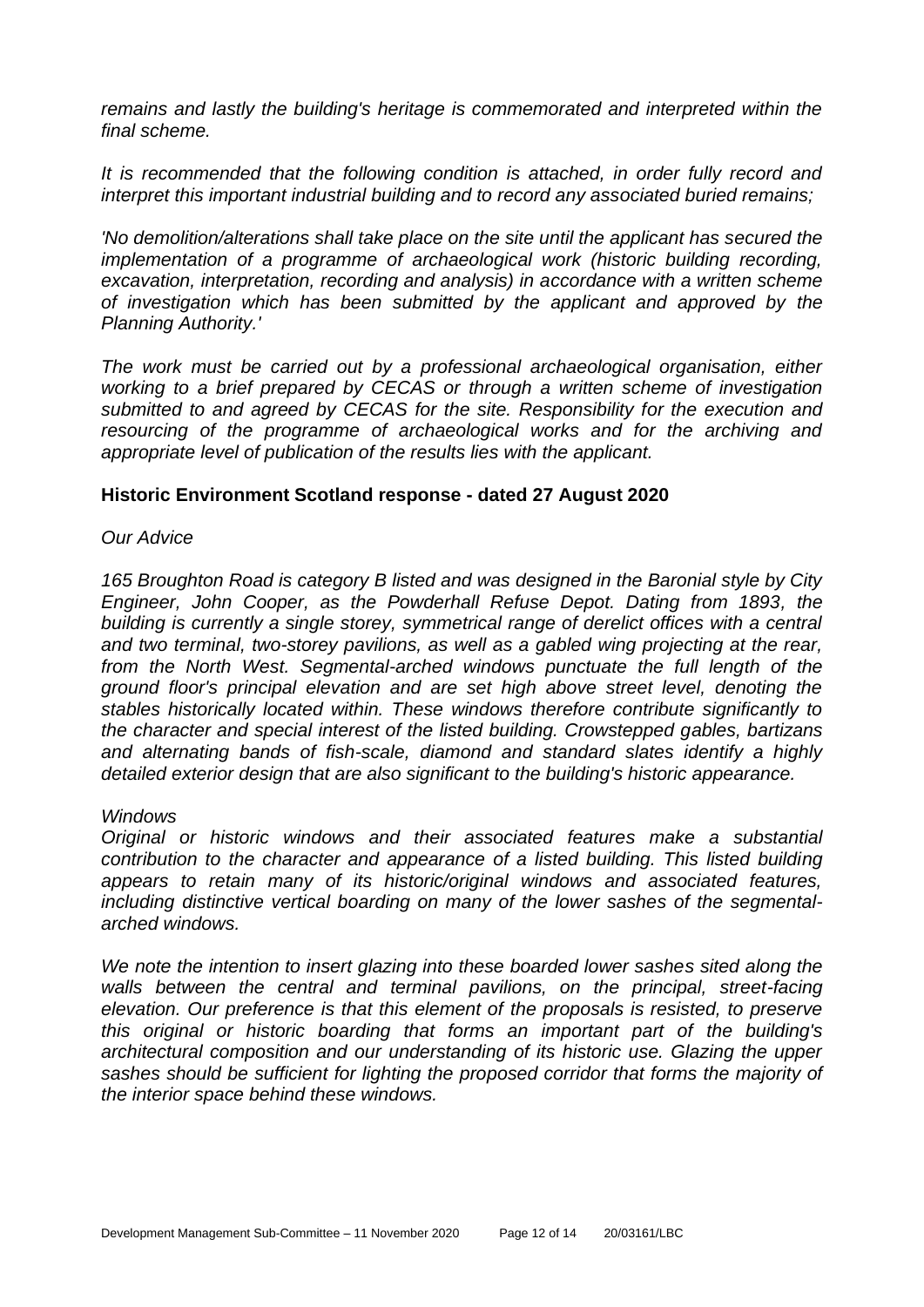#### *Roof*

*Alterations and repairs to roofs and their associated features should protect the character of the historic building. New rooflights should be appropriately designed and located with care. We recommend the proposed velux rooflights for the rear-facing roof slope are of the conservation style and should be as flush with the existing roof as possible, to protect its historic character and appearance, allowing the traditional slate covering to retain its visual prominence.*

#### *Historic Plan Form*

*The plan form, or arrangement and division of internal spaces into rooms and circulation spaces such as halls and corridors, is a key part of a listed building's character and special interest. While this building's floor plan is mostly lost, an original or historic partition wall appears to still exist in the rear (North) wing, which spans the*  full width of the ground floor. We note this partition is proposed for removal. If it is *historic, we suggest retaining nibs to preserve a greater visual reference to the building's historic layout.*

#### *Rear External Stair*

*Under the current scheme, a pigmented concrete stair would connect the basement level and courtyard at the rear of the building. The information supplied with this application explains this concrete stair would 'have minimum connection to the stables and its stonework'. For the avoidance of doubt, we recommend assurances are sought that the proposed use of concrete would not impact detrimentally on the stonework's performance.*

*Planning authorities are expected to treat our comments as a material consideration, and this advice should be taken into account in your decision making. Our view is that the proposals do not raise historic environment issues of national significance and therefore we do not object. However, our decision not to object should not be taken as our support for the proposals. This application should be determined in accordance with national and local policy on listed building consent, together with related policy guidance.*

#### *Further Information*

*This response applies to the application currently proposed. An amended scheme may require another consultation with us.*

*Guidance about national policy can be found in our 'Managing Change in the Historic Environment' series available online at www.historicenvironment.scot/advice-andsupport/planning-and-guidance/legislation-and-guidance/managing-change-in-thehistoric-environment-guidance-notes/.Technical advice is available through our Technical Conservation website at www.engineshed.org.*